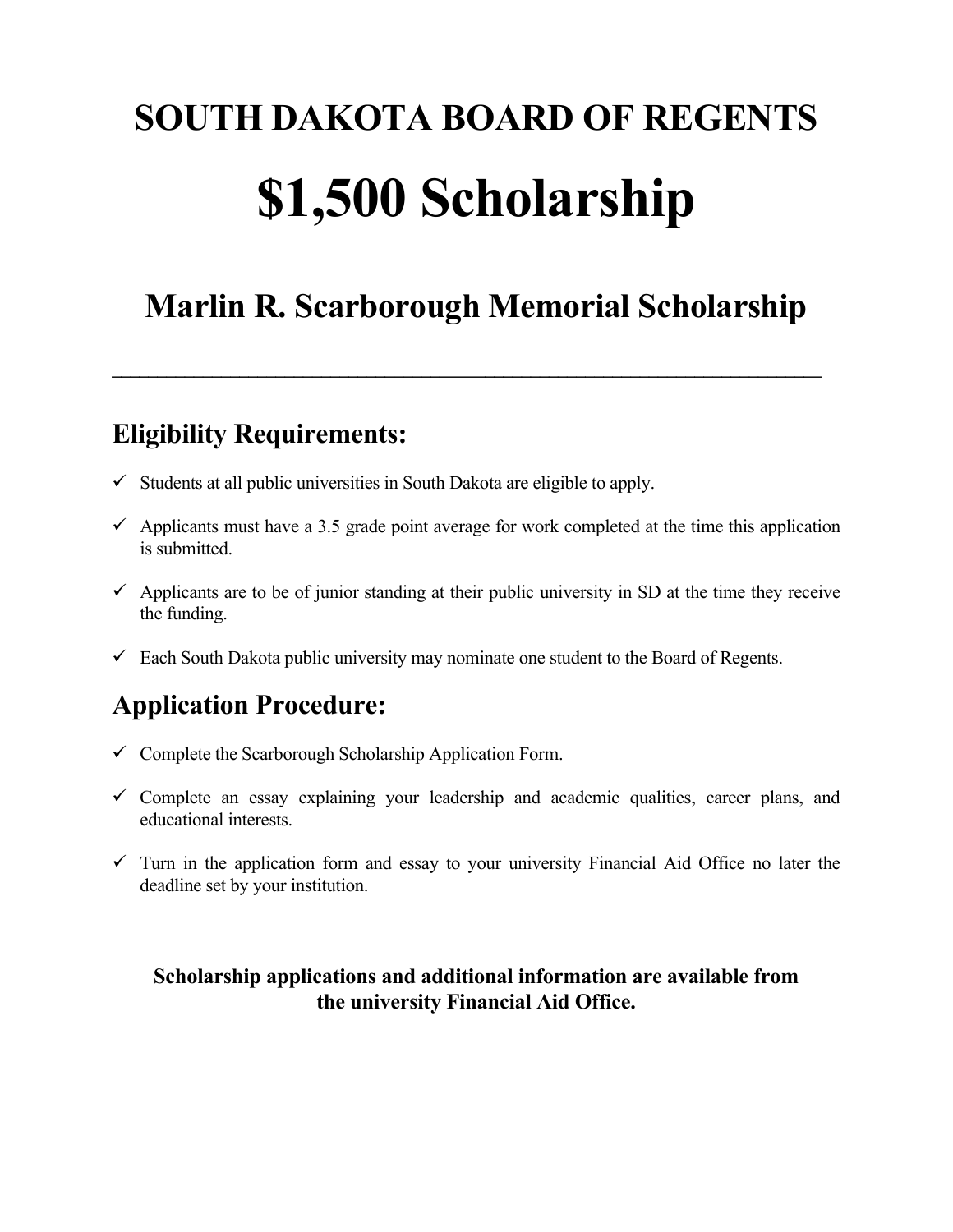### **South Dakota Board of Regents Marlin R. Scarborough Memorial Scholarship**

 $\mathcal{L}_\mathcal{L} = \{ \mathcal{L}_\mathcal{L} = \{ \mathcal{L}_\mathcal{L} = \{ \mathcal{L}_\mathcal{L} = \{ \mathcal{L}_\mathcal{L} = \{ \mathcal{L}_\mathcal{L} = \{ \mathcal{L}_\mathcal{L} = \{ \mathcal{L}_\mathcal{L} = \{ \mathcal{L}_\mathcal{L} = \{ \mathcal{L}_\mathcal{L} = \{ \mathcal{L}_\mathcal{L} = \{ \mathcal{L}_\mathcal{L} = \{ \mathcal{L}_\mathcal{L} = \{ \mathcal{L}_\mathcal{L} = \{ \mathcal{L}_\mathcal{$ 

 $\mathcal{L}_\mathcal{L} = \{ \mathcal{L}_\mathcal{L} = \{ \mathcal{L}_\mathcal{L} = \{ \mathcal{L}_\mathcal{L} = \{ \mathcal{L}_\mathcal{L} = \{ \mathcal{L}_\mathcal{L} = \{ \mathcal{L}_\mathcal{L} = \{ \mathcal{L}_\mathcal{L} = \{ \mathcal{L}_\mathcal{L} = \{ \mathcal{L}_\mathcal{L} = \{ \mathcal{L}_\mathcal{L} = \{ \mathcal{L}_\mathcal{L} = \{ \mathcal{L}_\mathcal{L} = \{ \mathcal{L}_\mathcal{L} = \{ \mathcal{L}_\mathcal{$ 

#### **Background:**

Marlin R. Scarborough was president of the South Dakota Board of Regents at the time of his death on June 22, 1987. He was a 1961 graduate of South Dakota State University in the College of Agriculture and Biological Sciences, majoring in Animal Science. The Marlin R. Scarborough Board of Regents Memorial Scholarship was established with gifts from family and friends.

#### **Amount and Selection:**

The Scholarship provides \$1,500 to a student who is a junior at the time funding is received. The award is allocated to the university for disbursement to the recipient in \$750 installments during the Fall 2022 and Spring 2023 semesters.

Each South Dakota public university nominates one student for the Scarborough Scholarship. The Regents' Scholarship Committee evaluates the nominees and makes a recommendation to the Board, which awards the Scholarship. The recipient of the scholarship will be approved at the Board of Regents at the meeting.

#### **Selection Process:**

Universities may nominate students who:

- $\checkmark$  are public university students,
- $\checkmark$  have a cumulative college grade point average of at least 3.5; and,
- $\checkmark$  who will be classified by the University as a junior at the time the student receives funding.

#### **Application Procedure:**

- $\checkmark$  Complete the Scarborough Scholarship Application Form.
- $\checkmark$  Complete an essay explaining your leadership, academic, and community service qualities to this application form. Type the essay on 8.5 x 11-inch paper and do not exceed three double-spaced pages using one side of the page. Attach the essay to the application form. **An essay is required. Applications without essays will not be considered.**

 **Provide a completed application form and your essay to your University financial aid office by the due date set at that University.**